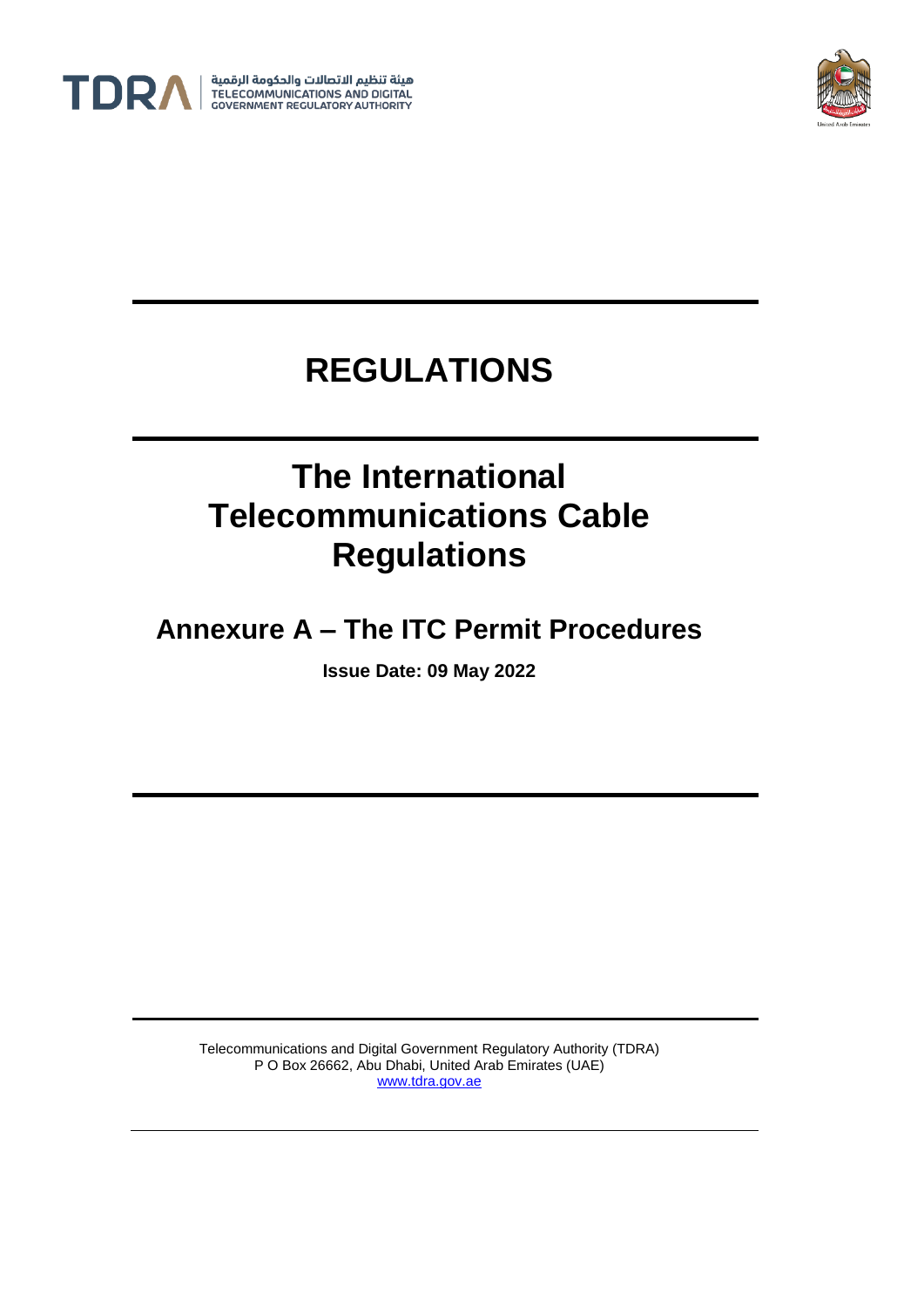



## **TABLE OF CONTENTS**

| A1             |                                                                   |
|----------------|-------------------------------------------------------------------|
| A2             |                                                                   |
| A3             |                                                                   |
| A4             |                                                                   |
| A5             | Application requirements for Permit to Install Submarine          |
| A <sub>6</sub> | <b>Application Requirements for Permit to Install Terrestrial</b> |
| <b>A7</b>      |                                                                   |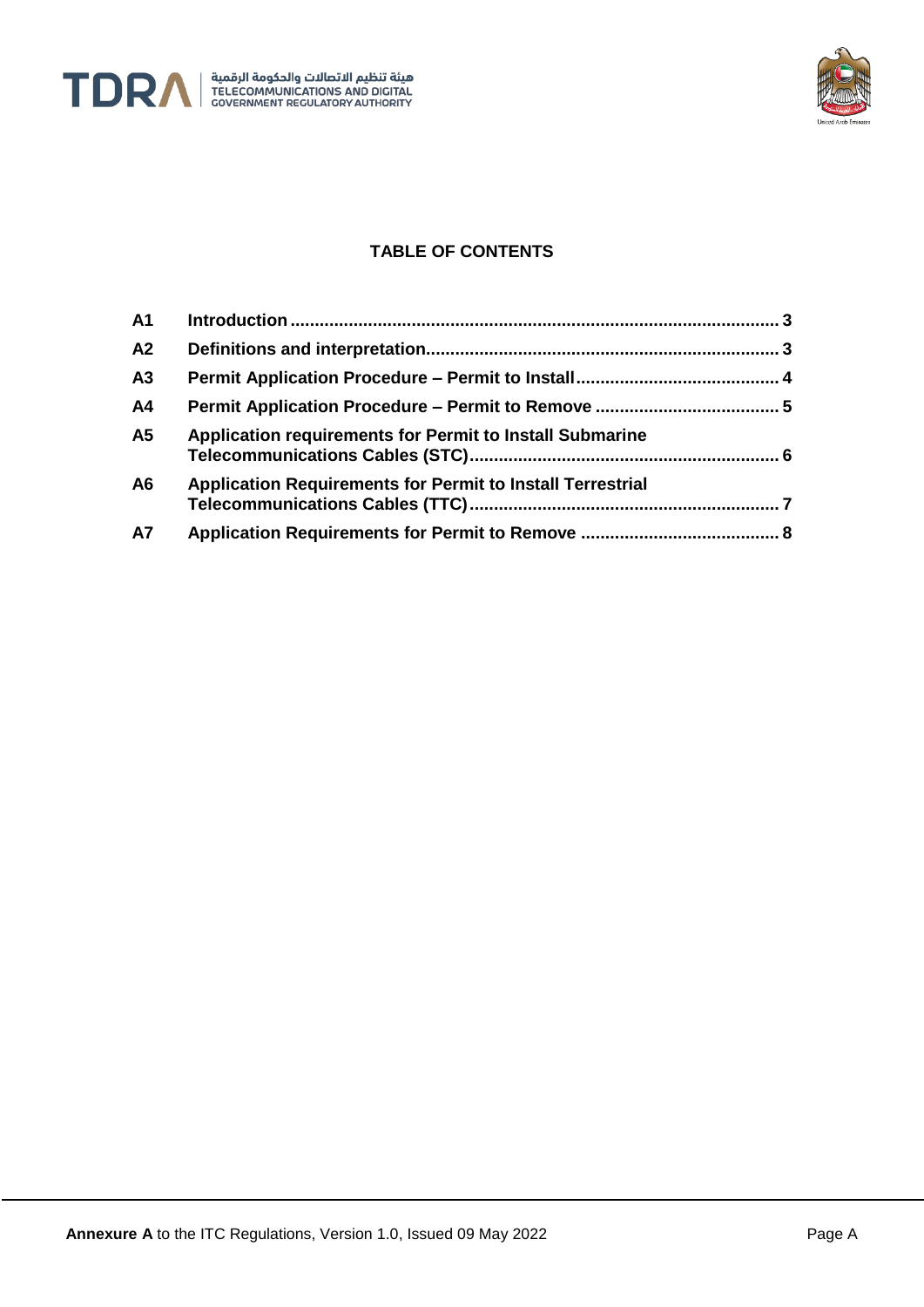



## **A1 Introduction**

- A1.1 Pursuant to the provisions of the International Telecommunications Cable Regulations, no person other than a Qualified Licensee shall:
	- 1.1.1 install, or cause to be installed, any Terrestrial Telecommunications Cable (TTC) in the UAE; or
	- 1.1.2 install, or cause to be installed, any Submarine Telecommunications Cable (STC) in the Territorial Waters of the UAE; or
	- 1.1.3 operate, maintain, or service any ITC in the UAE and its Territorial Waters; or
	- 1.1.4 land any STC in the UAE; or
	- 1.1.5 amend or wilfully remove, or wilfully cause to be removed, any ITC from the UAE or its Territorial Waters,

without first obtaining the relevant Permit(s) from the TDRA.

- A1.2 The ITC Regulations describe two Permits:
	- A1.2.1 Permit to Install; and
	- A1.2.2 Permit to Remove.
- A1.3 These Regulatory Procedures describe the procedures by which an applicant may prepare and submit a Permit Application to the TDRA.

### **A2 Definitions and interpretation**

- A2.1 The terms, words, and phrases used in these Procedures shall have the same meaning as are ascribed to them in the Telecommunications Law, and failing that the Regulatory Framework including in particular the ITC Regulations unless these Procedures expressly provides for otherwise, or the context in which those terms, words and phrases are used in these Procedures requires otherwise.
- A2.2 These Procedures may be referred to as "The TDRA's International<br>Telecommunications Cable Regulations Procedures" or "The ITCR Telecommunications Cable Regulations Procedures" or Procedures".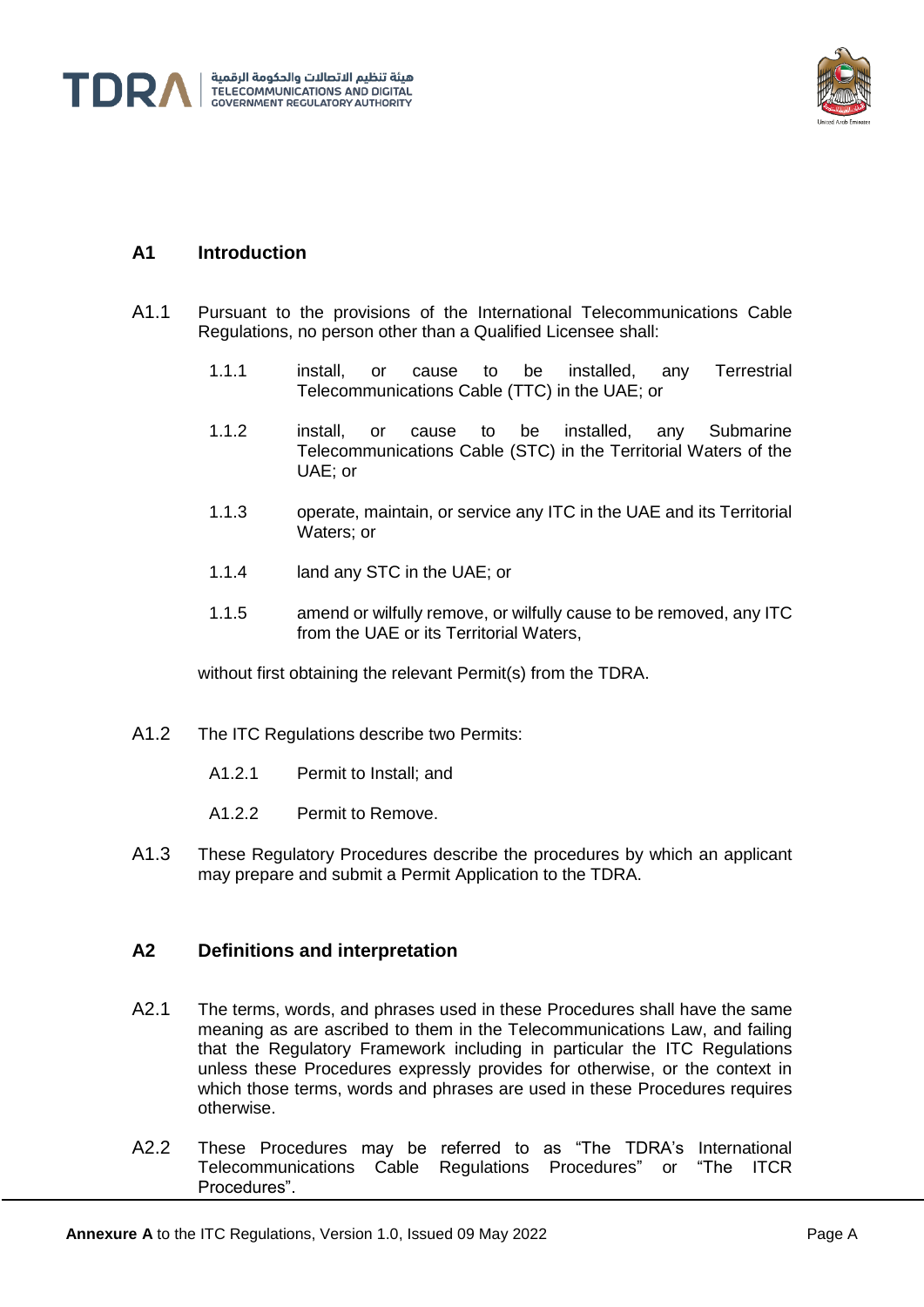

## **A3 Permit Application Procedure – Permit to Install**

- A3.1 Any person wishing to install an ITC in the UAE may apply to the TDRA for the relevant Permit as required by these Regulations in accordance with the Procedure set out herein.
- A3.2 All applications shall be in made in writing and addressed to the Director General of the TDRA. It is the responsibility of the applicant to ensure that the application is supported by all relevant documentation and information as required by the following table.

| <b>Type of International</b><br><b>Telecommunications Cable (ITC)</b> | <b>Documentation and Information</b><br>to be submitted                                            |
|-----------------------------------------------------------------------|----------------------------------------------------------------------------------------------------|
| Transit STC to be laid in the Territorial<br>Waters of the UAE        | All documents and information<br>listed in section Error! Reference<br>source not found.           |
| STC to be landed in the UAE                                           | All documents and information<br>listed in sections Error! Reference<br>source not found. and A5.2 |
| Transit TTC to be installed in the UAE                                | All documents and information<br>listed in section A6.1                                            |
| TTC to be connected to a Terrestrial<br>International Cable Gateway   | All documents and information<br>listed in sections A6.1 and A6.2                                  |

- A3.3 The TDRA will assess the application for completeness and in the event the TDRA considers an application to be incomplete, the TDRA will return the application with appropriate instructions to the applicant.
- A3.4 Subject to the TDRA considering an application to be complete and properly submitted, the TDRA will liaise with the relevant security agencies and any other entity the TDRA considers to be relevant.
- A3.5 In circumstances where one or more of the above entities responds to the TDRA with an **objection** to the proposal to install the International Telecommunications Cable:
	- A3.5.1 the TDRA may liaise further with the concerned entity (or entities) in order to determine whether a modified proposal might be acceptable; and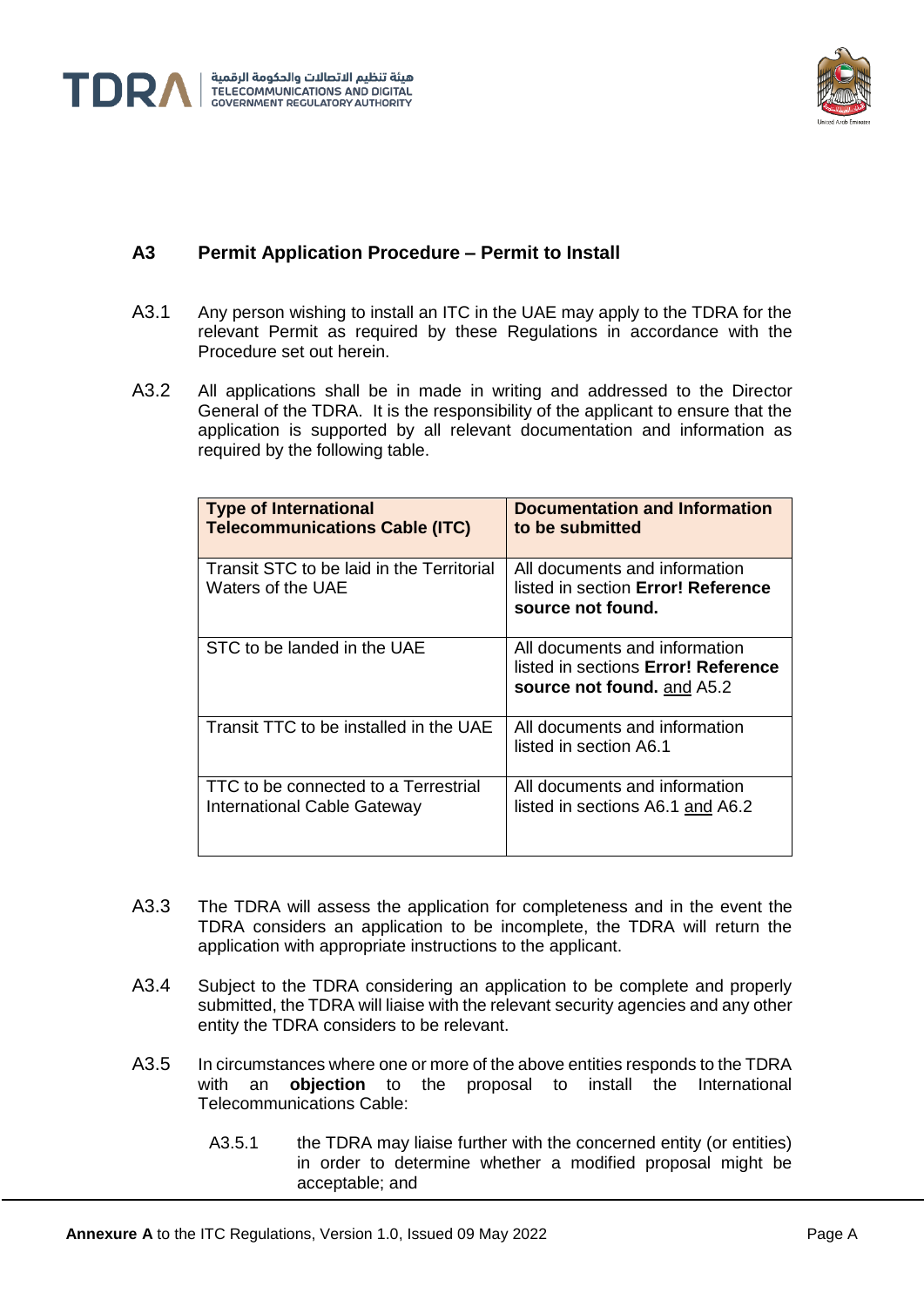



- A3.5.2 the TDRA will revert to the applicant to advise the applicant accordingly- which may be advice to amend and resubmit the application; or an outright refusal to issue a Permit to Install.
- A3.6 In circumstances where **all** relevant entities respond with a '**no objection**' to the proposal to install the International Telecommunications Cable the TDRA will, subject to the payment of the proper fees, issue a Permit to Install which shall be identified with a unique reference number.
- A3.7 The Permit to Install permits the Permit Holder to install the ITC in the UAE exactly in accordance with the information provided in the application and any conditions set out by the TDRA and specified in the Permit.

#### **A4 Permit Application Procedure – Permit to Remove**

- A4.1 Any person wishing to remove or decommission an ITC in the UAE may apply to the TDRA for the relevant Permit as required by these Regulations in accordance with the Procedure set out herein.
- A4.2 All applications shall be in made in writing and addressed to the Director General of the TDRA. It is the responsibility of the applicant to ensure that the application is supported by all relevant documentation and information as set out in section **Error! Reference source not found.** below.
- A4.3 The TDRA will assess the application for completeness and in the event the TDRA considers an application to be incomplete, the TDRA will return the application with appropriate instructions to the applicant.
- A4.4 Subject to the TDRA considering an application to be complete and properly submitted, the TDRA will liaise with such entities and agencies as the TDRA considers to be relevant.
- A4.5 In circumstances where one or more of the relevant entities responds to the TDRA with an **objection** to the proposal to remove/decommission the International Telecommunications Cable:
	- A4.5.1 the TDRA may liaise further with the concerned entity (or entities) in order to determine whether a modified proposal might be acceptable; and
	- A4.5.2 the TDRA will revert to the applicant to advise the applicant accordingly- which may be advice to amend and resubmit the application; or an outright refusal to issue a Permit to Remove.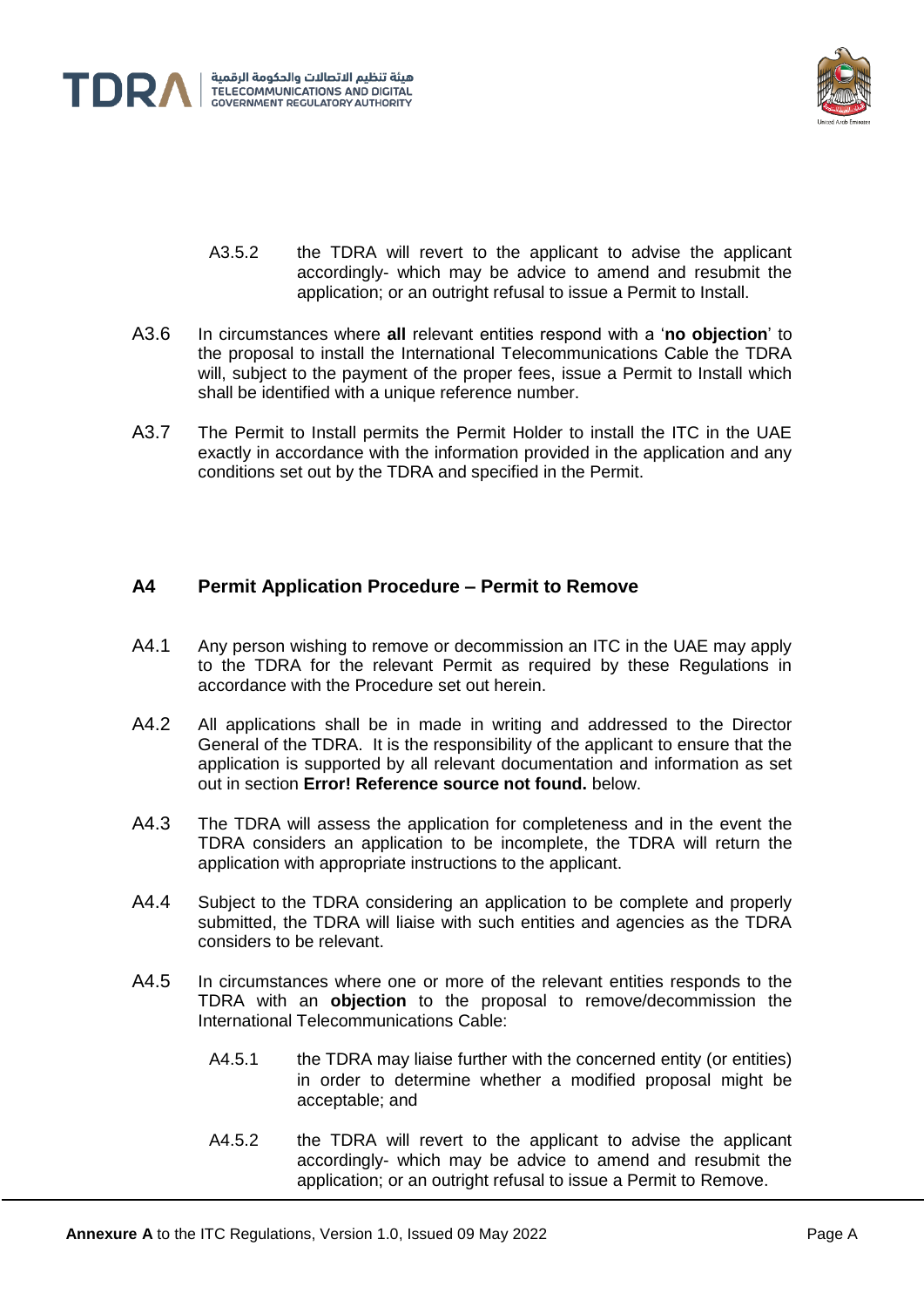



- A4.6 In circumstances where **all** relevant entities respond with a '**no objection**' to the proposal to remove/decommission the International Telecommunications Cable the TDRA will, subject to the payment of the proper fees, issue a Permit to Remove which shall be identified with a unique reference number.
- A4.7 The Permit to Remove permits the Permit Holder to remove or decommission the ITC exactly in accordance with the information provided in the application and any conditions set out by the TDRA and specified in the Permit.

#### **A5 Application requirements for Permit to Install Submarine Telecommunications Cables (STC)**

- A5.1 Requirements for all STC that are to be laid in the Territorial Waters of the UAE:
	- A5.1.1 The name and contact details of the applicant;
	- A5.1.2 The name of, and a point of contact for, the cable owner(s);
	- A5.1.3 The name and contact details of any local agent or partner;
	- A5.1.4 the name (or unique identifier) of the concerned cable;
	- A5.1.5 the geographic route of the cable including a map/illustration of the cable and a list of all countries in which the concerned cable or spurs thereof lands or are planned to land and in the case of planned landings, the planned date(s) thereof;
	- A5.1.6 the planned date(s) of installation; and
	- A5.1.7 declarations of 'No Objection' issued by:
		- A5.1.7.1 The Municipalities of the relevant Emirate;
		- A5.1.7.2 The Ports Authorities in the UAE;
		- A5.1.7.3 Oilfield Operators.
- <span id="page-5-0"></span>A5.2 Additional requirements for STC to be landed the UAE:
	- A5.2.1 The point of landing;
	- A5.2.2 The name and location of the Licensed Cable Landing Station;
	- A5.2.3 A declaration of 'No Objection' issued by the concerned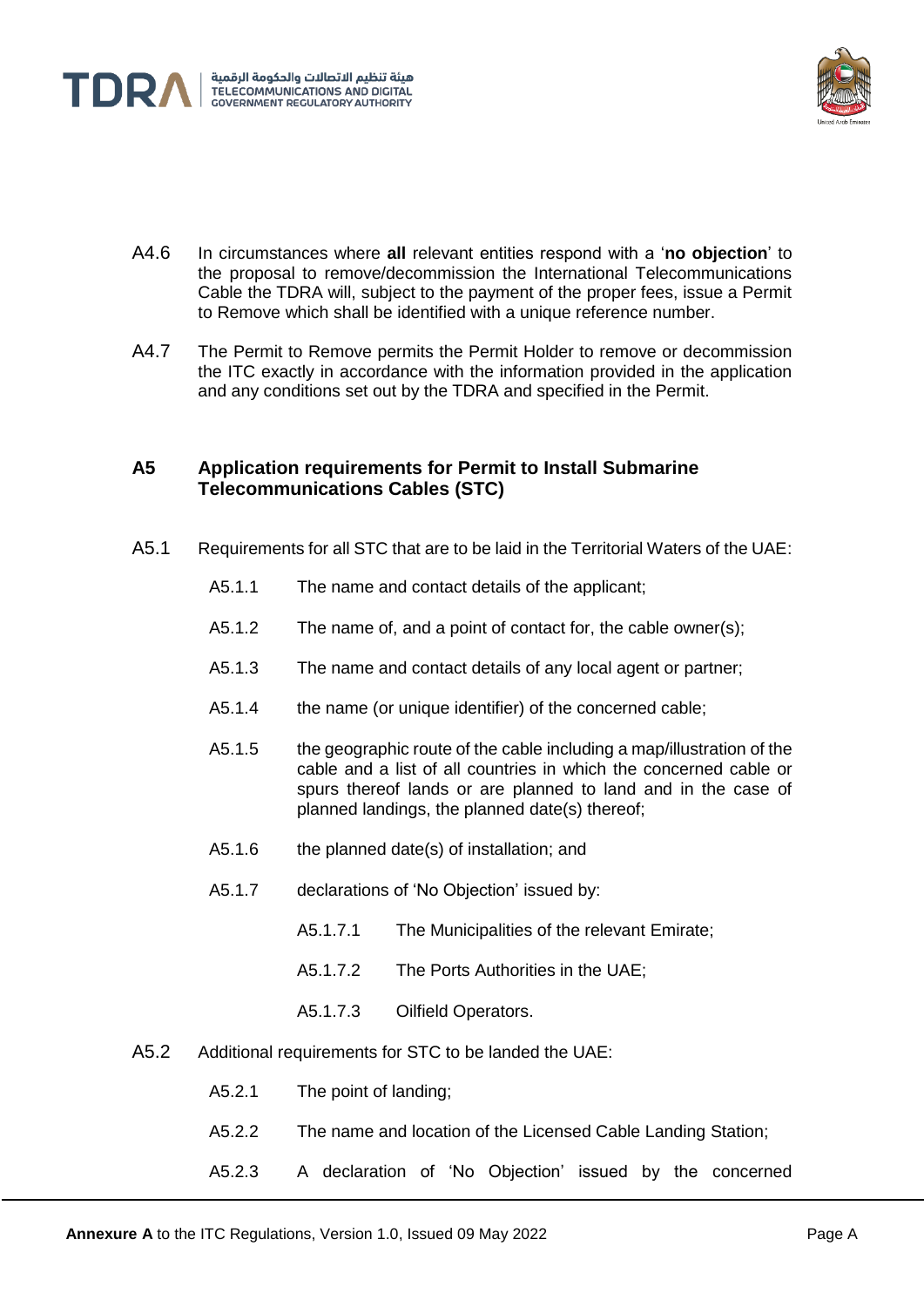



Licensee(s) operating the concerned Cable Landing Station(s); and

A5.2.4 a list of all those UAE based telecommunications networks with which the concerned Submarine Telecommunications Cable is planned to directly interconnect.

### **A6 Application Requirements for Permit to Install Terrestrial Telecommunications Cables (TTC)**

- <span id="page-6-0"></span>A6.1 Requirements for all TTC to be installed in the UAE:
	- A6.1.1 The name and contact details of the applicant;
	- A6.1.2 The name and contact details of the cable owner(s);
	- A6.1.3 The name and contact details of any local agent or partner;
	- A6.1.4 the name (or unique identifier) of the concerned cable;
	- A6.1.5 the geographic route of the cable including a map/illustration of the cable and a list of all countries in which the concerned cable or spurs thereof enter or are planned to enter the planned date(s) thereof;
	- A6.1.6 the planned date(s) of installation; and
	- A6.1.7 declarations of 'No Objection' issued by:
		- A6.1.7.1 The Municipalities of the relevant Emirate(s); and
		- A6.1.7.2 Oilfield Operators.
- <span id="page-6-1"></span>A6.2 Additional requirements for TTC to be connected to a Terrestrial International Cable Gateway in the UAE:
	- A6.2.1 The name and location of the Terrestrial International Cable Gateway; and
	- A6.2.2 A declaration of 'No Objection' issued by the concerned Licensee(s) operating the concerned Terrestrial International Cable Gateway(s); and
	- A6.2.3 A list of all those UAE based telecommunications networks with